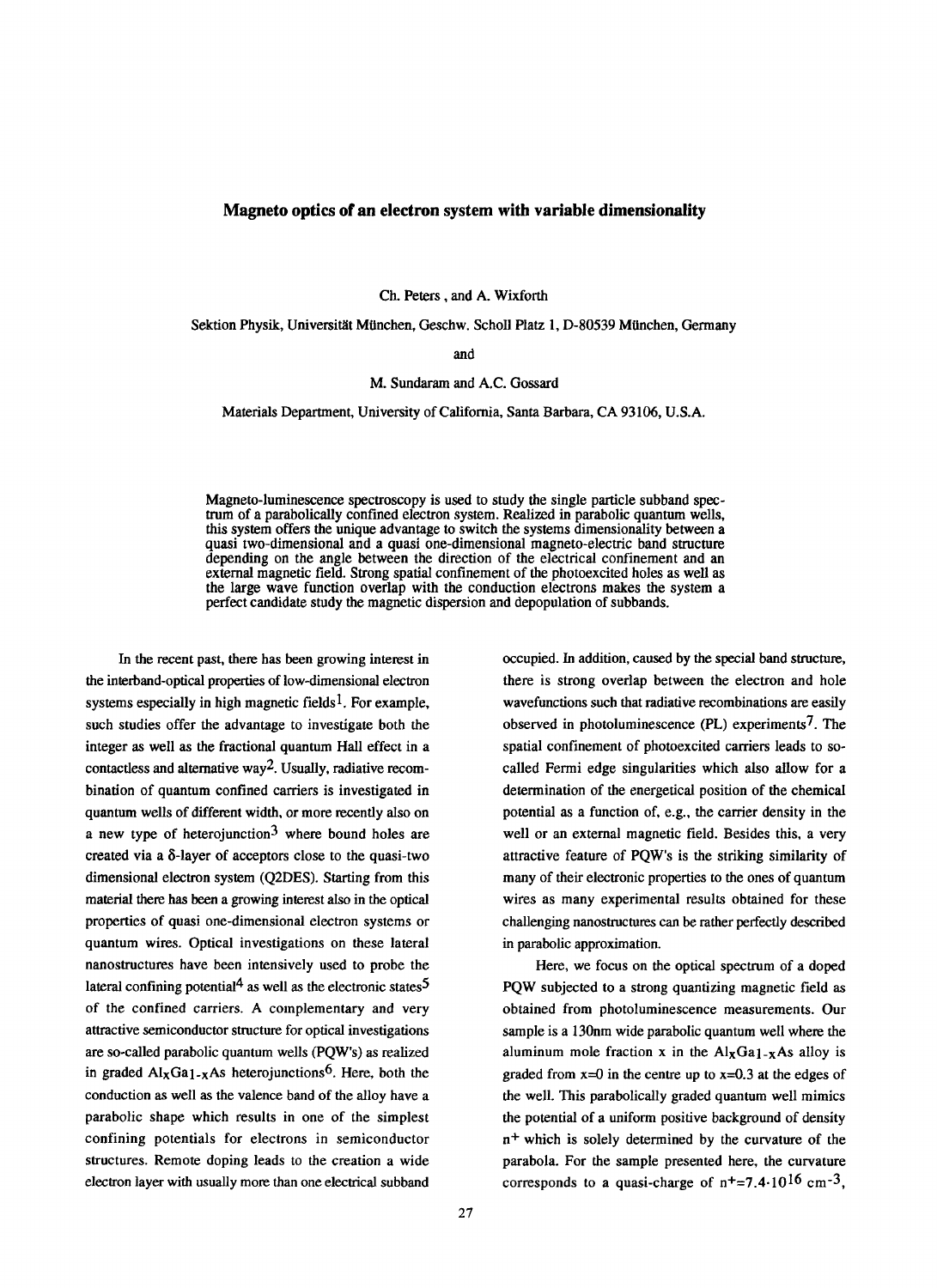leading to a sheet carrier density of approximately  $n<sub>S</sub>=5.10<sup>11</sup>$  cm<sup>-2</sup>. In this case three electrical subbands are occupied having a typical separation of a few meV. For the detailed growth and doping procedure as well as for details on the electronic subband structure we refer the reader to earlier references<sup>6,8</sup>.

Fig. 1 depicts a sketch of the expected band structure of a doped PQW. In the modulation doped well, the filled region of the conduction band is essentially fiat and the curvature of the valence band throughout this region exhibits an increased curvature leading to a strong confinement of photoexcited holes. The arrows schematically indicate some transitions from electronic levels towards the lowest lying hole state. However, the selection rules and symmetry of the confining potential make not all of them observable in photoluminescence experiments.

Subjected to a magnetic field perpendicularly to the plane of the PQW, the free conduction subband-dispersion along the plane of the well condenses in a series of Landaulevels for each subband:

$$
E_{n,l} = E_n + (l+1/2)\hbar\omega_c + sg\mu_B B \qquad (1)
$$

Here,  $E_n$  denotes the electrical subband edges that for a wide doped PQW in first order vary as  $E_0 \cdot n^2$  since the resuiting self consistent Hartree potential resembles a wide square well. Eq in our case is of the order of  $1 \text{ meV}$  depending on the number of carriers in the well and the width of the electron slab, respectively. Here,  $\hbar \omega_c = \hbar e B / m^*$ represents the cyclotron energy, and  $sg\mu_B B$  the Zeeman energy of spin quantum number  $s = \pm 1/2$  in a magnetic field B,  $\mu_B$  is Bohr's magneton, and g the effective Landé g-factor. In the following we neglect this spin splitting of the Landau levels since for our structures it is a small



**Fig. 1 :** Schematic of the conduction- and valence band of a n-type doped parabolic quantum well. Over the filled region the conduction band is essentially flat wheras the valence band exhibits a larger curvature.

quantity as compared to  $\hbar \omega_c$ . The degeneracy of the Landau levels increases with increasing magnetic field leading to a magnetic depopulation of higher levels and thus also of electrical subbands. Caused by the multi-subband occupancy the Landau levels originating from different electrical subbands cross each other at specific magnetic fields which leads to a very special signature of the magneto-transport parameters in a PQW. For example, the quantum Hall effect can be suppressed  $9$  for specific filling factors, whenever there is a degeneracy of two Landau levels from different subbands.

In a tilted magnetic field this degeneracy can be lifted and results in a anticrossing of the respective levels caused by a resonant interaction between the electrical subbands and the Landau levels. In parabolic approximation this level anti-crossing and the position of the Fermi level as a function of the magnetic field can be analytically calculated and directly compared to the result of a magnetotransport experiment in tilted fields<sup>10</sup>. This way one can gain experimental access to the single particle subband spectrum of a PQW in a very unique way.

If the magnetic field is directing along the plane of the PQW, the resulting bandstructure represents a hybrid of electrical and magnetic quantization<sup>11</sup>. In parabolic approximation and again neglecting spin effects, the magnetoelectric hybrid subband dispersion is then given by :

$$
E = \hbar\Omega(n+1/2) + \frac{\hbar^2 k_X^2}{2m^*} \frac{\omega_0^2}{\Omega^2} + \frac{\hbar^2 k_y^2}{2m^*}
$$
 (2)

Here,  $\Omega = (\omega_0^2 + \omega_c^2)^{1/2}$ denotes an effective magnetoelectric hybrid frequency, where  $\omega_0$  represents the natural frequency of the confining potential. The free dispersion along the plane of the well as represented by the quasi-momenta  $k<sub>x</sub>$  and  $k<sub>y</sub>$  exhibits a strong anisotropy with respect to the magnetic field direction which can be probed by, e.g., the plasmon dispersion at finite wave vector  $12$ . Even though the selfconsistent Hartree potential in a doped PQW is no longer parabolic, the above dispersion is a good approximation for the resulting magnetic field dispersion if  $\omega_0$  is replaced by  $E_n / h$  where the  $E_n$  are the subband edges for the selfconsistent Hartree potential<sup>13</sup>.

Our experiments are performed in a low temperature optical cryostat where the sample is located in the center of a superconducting split-coil solenoid providing magnetic fields up to 8T. The sample is excited using an Argon ion laser at an excitation wavelength of  $\lambda$ = 514 nm. The outcoming luminescence light is analyzed using a triple grating spectrometer.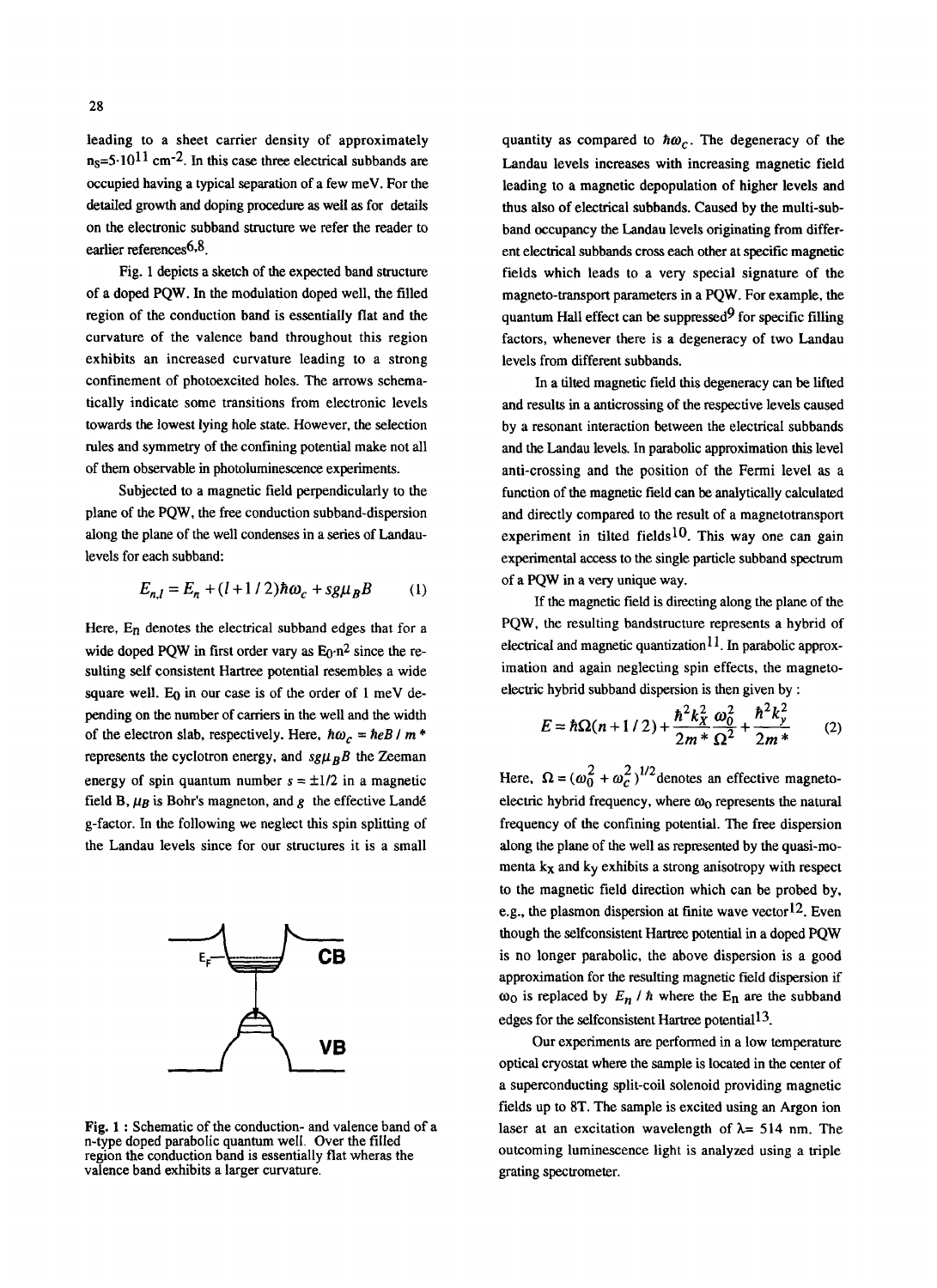The PL spectrum of a PQW in a magnetic field consists of a series of lines which can be attributed to radiative transitions from the Landau levels of the conduction band to the lowest lying states in the valence  $band<sup>8</sup>$ . For a wide PQW this is the lowest Landau level of the lowest heavy hole subband in the valence band. Symmetry arguments only allow a certain set of transitions to occur such that not the whole fan chart is accessible in our experiments.

A typical experimental result for the PL spectrum of a PQW subjected to a perpendicular magnetic field is given in Fig. 2. The resulting band structure in this case is the one of a multi subband system as described by eq. (1). We plot the extracted PL energies (circles) together with the expected Landau fan chart and the position of the Fermi level versus the magnetic field. Both the subband edges  $E_n$  as well as the position of the Fermi level at B=0 have been adjusted to the experiment. They are in good agreement with the respective quantities as obtained from a fully self consistent calculation<sup>14</sup> and from transport experiments. For a similar experiment, we refer to ref.8 where especially the occurrence of Fermi-edge singularities in the PL spectra of PQW has been addressed. We here show this experimental result for comparison and to demonstrate the quasi 2D character of the electron system in this experimental geometry.

Tilting the magnetic field with respect to the sample surface leads to a different magnetic bandstructure as mentioned above. The degeneracy between Landau levels originating from different electrical subband is lifted and



**Fig. 2 :** Calculated Landau-level fan chart (thin solid lines) and Fermi-level (thick solid line) of a parabolic quantum well versus the perpendicular magnetic field. In this geometry the system behaves quasi two-dimensional with three electrical subbands occupied. The symbols represent the experimentally obtained positions of the magneto luminescence in this geometry.

the respective levels repel each other. Similar to corresponding magneto-transport experiments this signature is also observed in the PL spectra, especially for the level crossing of  $E_{0,1}$  and  $E_{1,0}$  at around B=2T. This result of the resonant subband Landau level interaction clearly shows up in the spectra, and also the selection rules for radiative transitions change due to the strong level mixing in this case. The analysis of such an experiment, however, is for the same reasons not straightforward. Further experiments on this very interesting subject are presently carried out and will be discussed elsewhere.

Most interesting, however, is the case where the magnetic field is directing along the plane of the parabolic well. Here, the resulting magneto-electric subband structure is very similar to the one of a quantum wire in a perpendicular magnetic field and is given by eq. (2). The only difference between both is the behavior of the density of states (DOS) of the hybrid levels : For a PQW at B=0 the DOS consists of a staircase of several 2D-like and energy-independent step functions of height  $m^*/\pi h^2$ . With increasing magnetic field there is a smooth crossover from this 2D-like DOS towards the well known 1D-like DOS of a 3D electron system in a strong quantizing magnetic field<sup>11</sup>. This DOS is formally identical with the one of a 1D quantum wire at zero magnetic field. Here, however, an increasing magnetic field leads to a smooth change of the ID-like DOS of the quantum wire towards the 0D-like DOS of a Landau level in two dimensions. Simply tilting the magnetic field with respect to the sample thus changes the resulting bandstructure or dimensionality of the electron system in a PQW from quasi two- towards quasi one-dimensional behavior.

There has been strong interest in the magnetic depopulation of such 1D subbands in the past<sup>15</sup>. Recently, also direct observation of these levels has been reported using an optical method<sup>5</sup>. As we have pointed out, the magnetic field dispersion of the magneto-electric hybrid subbands of a PQW in parallel magnetic fields is in perfect agreement with the one of a quantum wire in perpendicular magnetic field. Our system, however, offers the advantage to directly probe the dispersion and also the position of the Fermi level as a function of the in-plane magnetic field. Parabolic quantum wells subjected to an in-plane magnetic field thus may be regarded as a model system for the understanding of the properties also of quantum wires.

Typical PL spectra as obtained in this quasi onedimensional geometry are shown in Fig.3 for different magnetic fields. As can be clearly seen from the figure,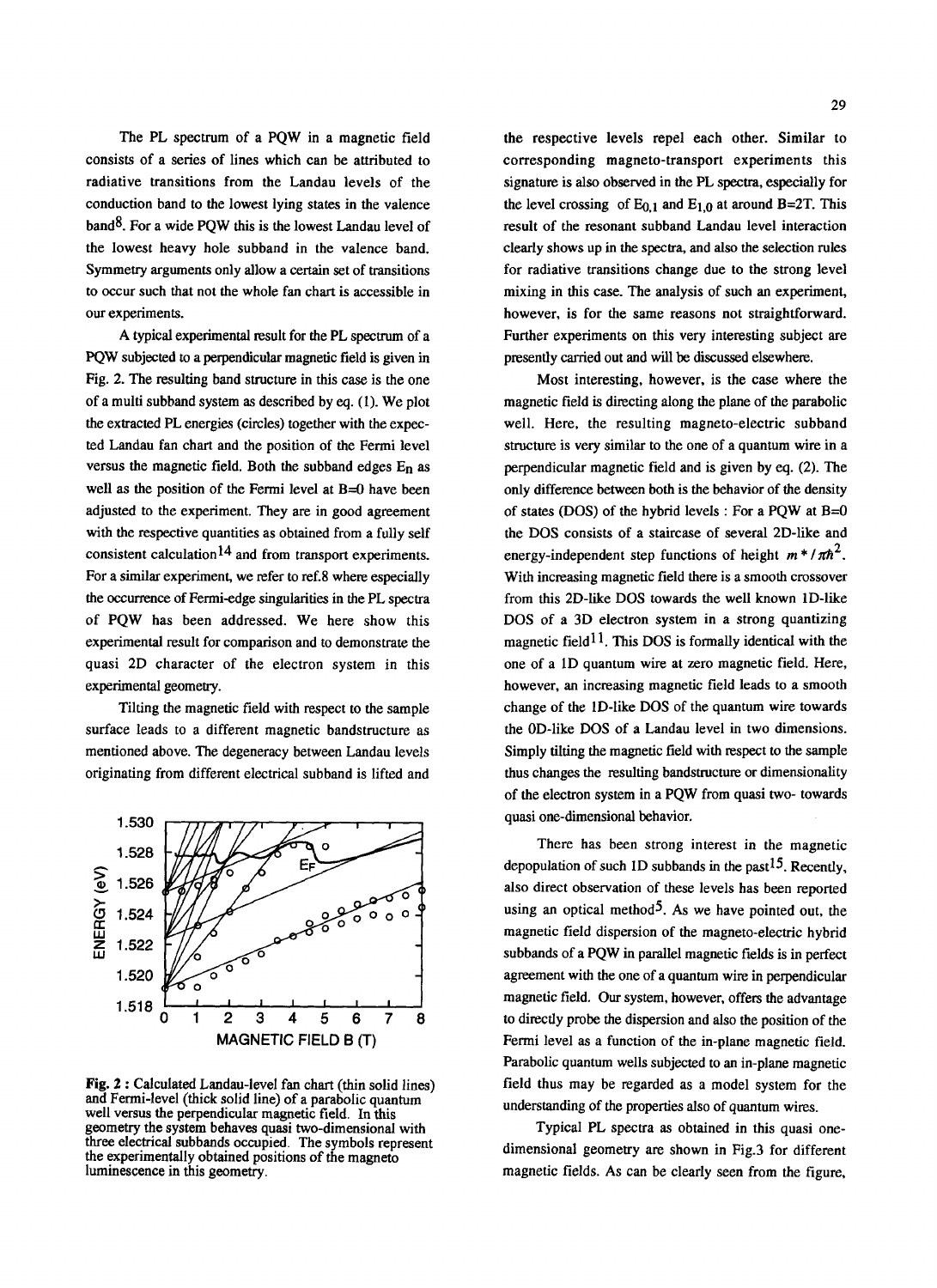there is a strong dependence on both strength as well as position of the observed lines as a function of the in-plane field. At low energies, there is a quite strong line increasing in intensity with increasing magnetic field and shifting to higher energies. At low magnetic fields a second line is observed at higher energies which first looses strength with increasing magnetic field and then appears againat around B=3 T. For magnetic fields higher than B=3.5 T this line is no longer observable, instead the typical signature of a Fermi-edge is seen for all higher in-plane fields.

The corresponding line positions as well as the position of the Fermi-level as function of the magnetic field are shown in Fig. 4. Here, the dominant line at high magnetic fields is identified as the lh-transition, i.e., the transition between the lowest Landau level in the lowest electronic subband to the lowest Landau-level of the lowest heavy hole subband. The position of the Fermi-level is at low magnetic fields (B<3.5T) taken as the position of the second, clearly discernible peak in Fig. 3. which arises from the third hybrid subband at low fields and from the second subband at somewhat higher fields. As soon as only the lowest subband remains occupied, i.e. for B>3.5T, we derive the position of the Fermi-level EF from the position of the Fermi-edge as explained above.

In this quasi one-dimensional geometry, the PL



Fig. 3 : Typical set of spectra taken at different in-plane magnetic fields. Here, the electron system in a PQW exhibits a quasi one-dimensional magneto-electric band structure similar to the one of a quantum wire in perpendicular magnetic fields.



**Fig. 4 :** Position of the prominent radiative transition (dots) and the Fermi-level (open squares) as a function of the inplane magnetic field as taken from Fig. 3. The lines are the result of a simple calculation taking into account the hybridization of both electrical and magnetic quantum levels in this geometry. The position of the Fermi-level has been obtained as described in the text.

spectra are well explained by the magnetic field induced depopulation of magneto-electrical subbands in the PQW. At B=0 T, there are three subbands occupied, which become subsequently depopulated at specific in-plane fields. This depopulation is indicated by the characteristic kinks in the EF vs. B plot of Fig. 4. Because of parity reasons only the lh and 3h transition can be resolved in the PL spectra, hence we are not able to directly derive its magnetic field dispersion. The extracted depopulation fields of  $B_{3-2} = 1T$  and  $B_{2-1} = 3.5T$ , however, are in good agreement with the results of a magneto-transport experiment on the same sample. Here, the depopulation of subbands leads to a structure in the longitudinal magnetoresistance similar to Shubnikov - de Haas oscillations14. However, the determination of the exact depopulation field is still being disputed since it not yet fully understood which mechanism leads to a structure in the magnetoresistance. Here, our experiments may serve useful for a better understanding of the depopulation process of onedimensional magneto-electric subbands.

In summary, we observe magnetophotoluminescence in parabolic quantum wells at low temperatures. Subjected to a perpendicular magnetic field, the resulting band structure of a PQW is identical to the one of a multi-subband quasi two-dimensional electron system. The PL spectra in this case represent the Landau-level fan chart as described by eq. (1). Tilting the magnetic field away from the sample normal leads to a gradual change of